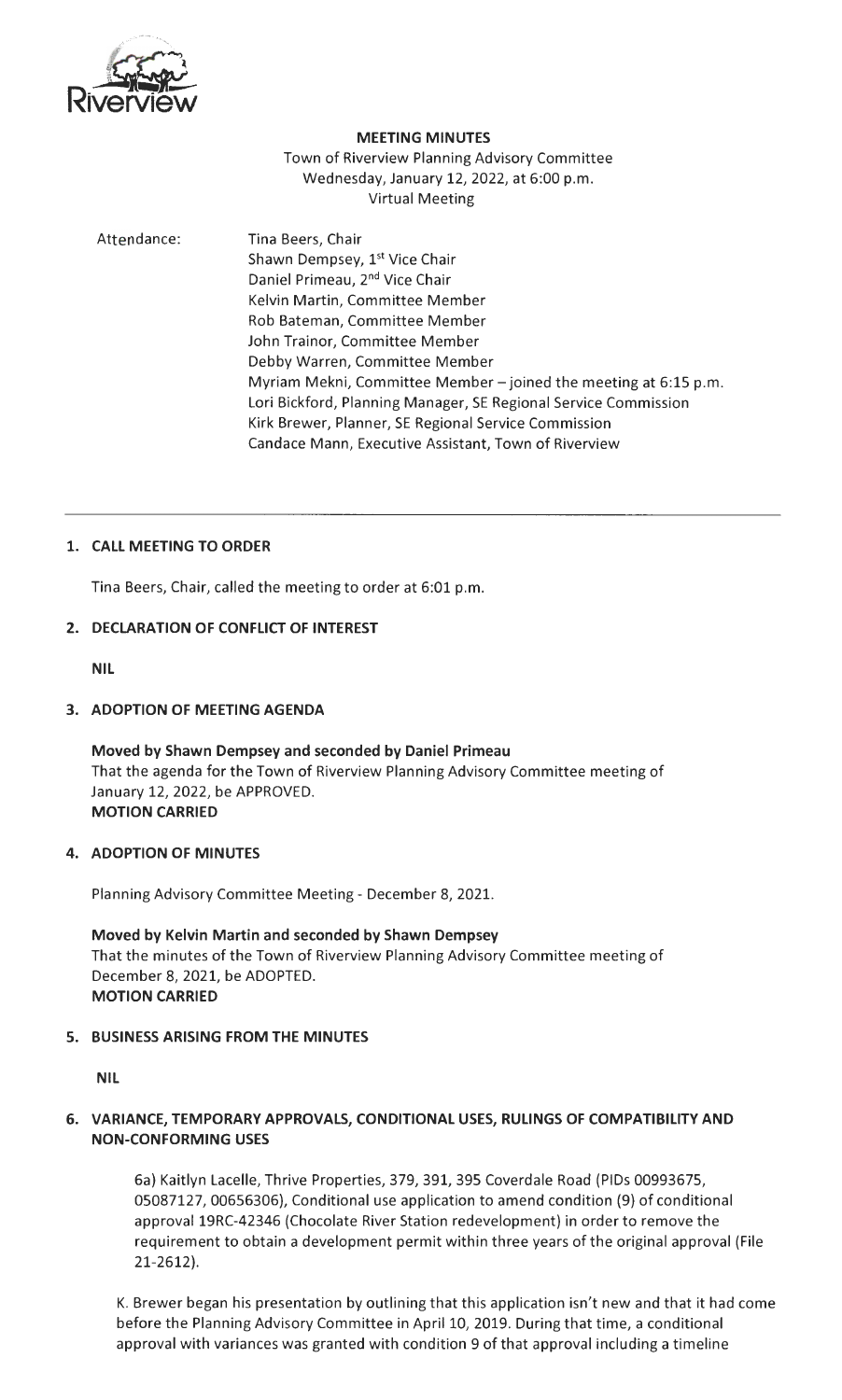requirement *"That a building and development permit be obtained within 3 years of this approval."* This timeline will expire on April 10, 2022. Due to several factors, which include delays in the sale of the building, the COVID-19 pandemic, and the prioritization of other development projects, the developer is requesting to have this condition removed while keeping all other conditions in place. There are also no changes to the original site plan.

The request was reviewed by the Development Review Committee and no concerns were raised as part of this review.

Written notices were sent out to property owners within a 60m radius. The only feedback received was from a nearby retail plaza in support of the application.

K. Brewer explained to K. Martin that market demand plays a role in projects of this size and the focus has been on Thrive's other developments within the Town. The timeline of this building will be dependent upon on how quickly Thrive's other new developments fill up.

Representative of the applicant, John McManaman, explained to the committee that the sale of the Chocolate River Station took much longer than anticipated, with the sale only being finalized in April of 2021. During this time, Thrive has begun actively developing other properties at 230 Coverdale Road and Gunningsville Boulevard.

J. McManaman explained to J. Trainor that due to the structure of this project, it cannot be constructed in phases but rather all at once.

The following motion was made by the Committee :

# **MOTION**

### **Moved by John Trainor and seconded by Debby Warren**

That the Riverview Planning Advisory Committee APPROVE the request to amend condition (9) of conditional approval 19RC-42346 (Chocolate River Station redevelopment) in order to remove the requirement to obtain a development permit within three years of the original approval because due to factors including delays in the sale of the building and market demand, this condition cannot reasonably be met, and maintaining the rest of the conditions in effect will respect the initial intent of the approval.

### **MOTION CARRIED**

6b) Joe Quinn, Kent Building Supplies, Findlay Blvd/Gunningsville Blvd (PID 05118112), Conditional use application to permit a building with more than 1,500m2 of ground floor area with variances to 1) permit a 3m high fence where 2.Sm is the maximum permitted, and 2) permit three driveways where a maximum of two is permitted (File 21-2611).

This is a conditional use application, to build a new Kent Building Supplies store in a suburban commercial zone on the corner of Findlay Boulevard and Gunningsville Boulevard.

The site plans shows a much larger Kent than at their current Coverdale Road location, with a garden center, a warehouse and a large lumber yard.

The zoning by-law limits commercial properties to a maximum of two entrances, but the applicant is proposing a third entrance, which will require a variance. Due to the size of this lot, with this property having over 400m of frontage, a third entrance is not of great concern. There will be two entrances on Findlay Boulevard and one entrance on Gunningsville Boulevard, with one of the entrances on Findlay being a dedicated entrance to the lumber yard. The third driveway will enable large delivery trucks to access the lumber yard without mixing with customer traffic.

The proposal meets all the requirements for landscaping and parking spaces, there are no variances required. The plan has been reviewed by Engineering in terms of storm water detention, and they believe there will not be an issue on site due to the size of the lot.

The applicant is requesting permission to install a 3m high opaque fence in the lumber yard portion of the lot, which requires a variance to increase the height from the permitted 2.Sm. With the increasing price of lumber, a higher fence will aid in mitigating theft. The fence will be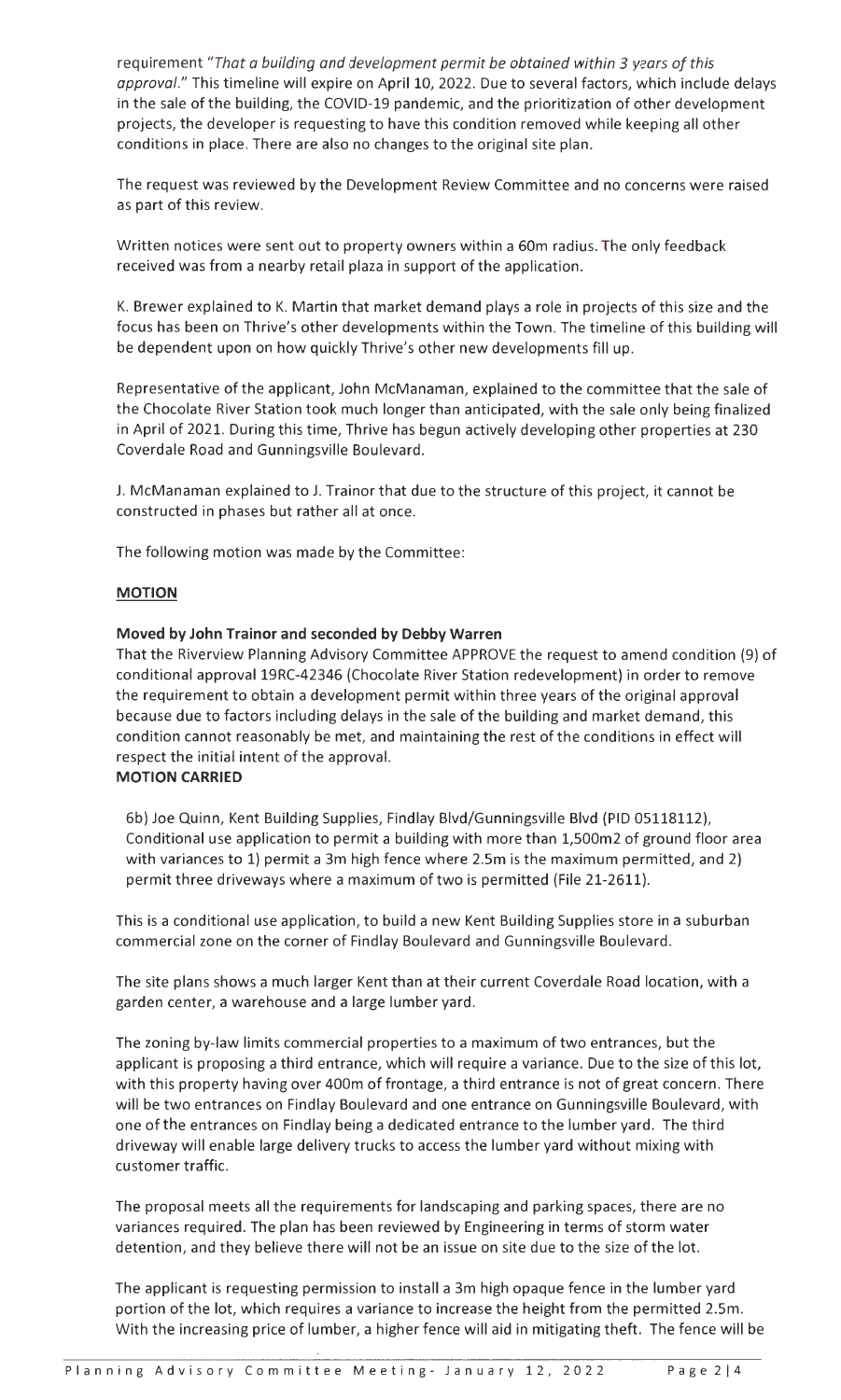set back 30 feet from the sidewalk, making the additional height of the fence not overly perceptible from the street.

Findlay and Gunningsville Boulevards are both controlled access roads and all new entrances need to be a minimum of 200m from the next closest entrance. The proposed lumber yard entrance is more than 200m from the Sobeys parking lot entrance and the Gunningsville Boulevard entrance. However, the customer entrance is 58m from the lumberyard entrance and 141m from the Gunningsville Boulevard entrance. The proposed entrance off of Gunningsville Boulevard is 183m from the center point of the intersection at Gunningsville Boulevard. Even though the proposed plan does not meet the Controlled Streets Access By-law, Engineering has deemed it to be a safe layout and does not pose any traffic conflicts. This will need to go to Council for an amendment process to the Controlled Streets Access By-law, which is one of the conditions for the conditional approval for the Planning Advisory Committee prior to any permits being issued.

# **MOTION 1**

# **Moved by Daniel Primeau and seconded by Myriam Mekni**

That the Planning Advisory Committee APPROVE the conditional use application to permit a building with more than 1,500m2 of ground floor area at the corner of Findlay Blvd and Gunningsville Blvd (PID 05118112) subject to the following conditions:

1) That prior to a building/development permit being issued, that Riverview Town Council take the required steps to consider amending Controlled Streets Access By-law 300-67 to reflect the proposed access locations;

2) That the proposed development shall be in substantial conformity with the site plans, elevation drawings and renderings provided, and

3) That as-built drawings for engineering submissions shall be required within 30 days after construction;

# **MOTION CARRIED**

### **MOTION 2**

### **Moved by Debby Warren and seconded by John Trainor**

That the Planning Advisory Committee APPROVE the variance request to permit a 3m high fence where 2.5m is the maximum permitted on PID 05118112 because it will occupy less than 25% of the Findlay Boulevard frontage, and due to the setback of the fence, the additional height should not be perceptible.

### **MOTION CARRIED**

### **MOTION 3**

### **Moved by Myriam Mekni and seconded by Shawn Dempsey**

That the Planning Advisory Committee APPROVE the variance request to permit three driveways where a maximum of two is permitted because it is in line with Municipal Plan policy and will limit vehicular conflict between customer traffic and large delivery trucks. **MOTION CARRIED** 

### **7. TENTATIVE SUBDIVISIONS**

**NIL** 

### **8. BY-LAW AMENDMENTS, ZONING AND MUNICIPAL PLAN MATTERS**

**NIL** 

# **9. OTHER BUSINESS**

# **10. NEXT SCHEDULED MEETING**

The date for the next scheduled meeting is February 9, 2022, at 6:00 p.m.